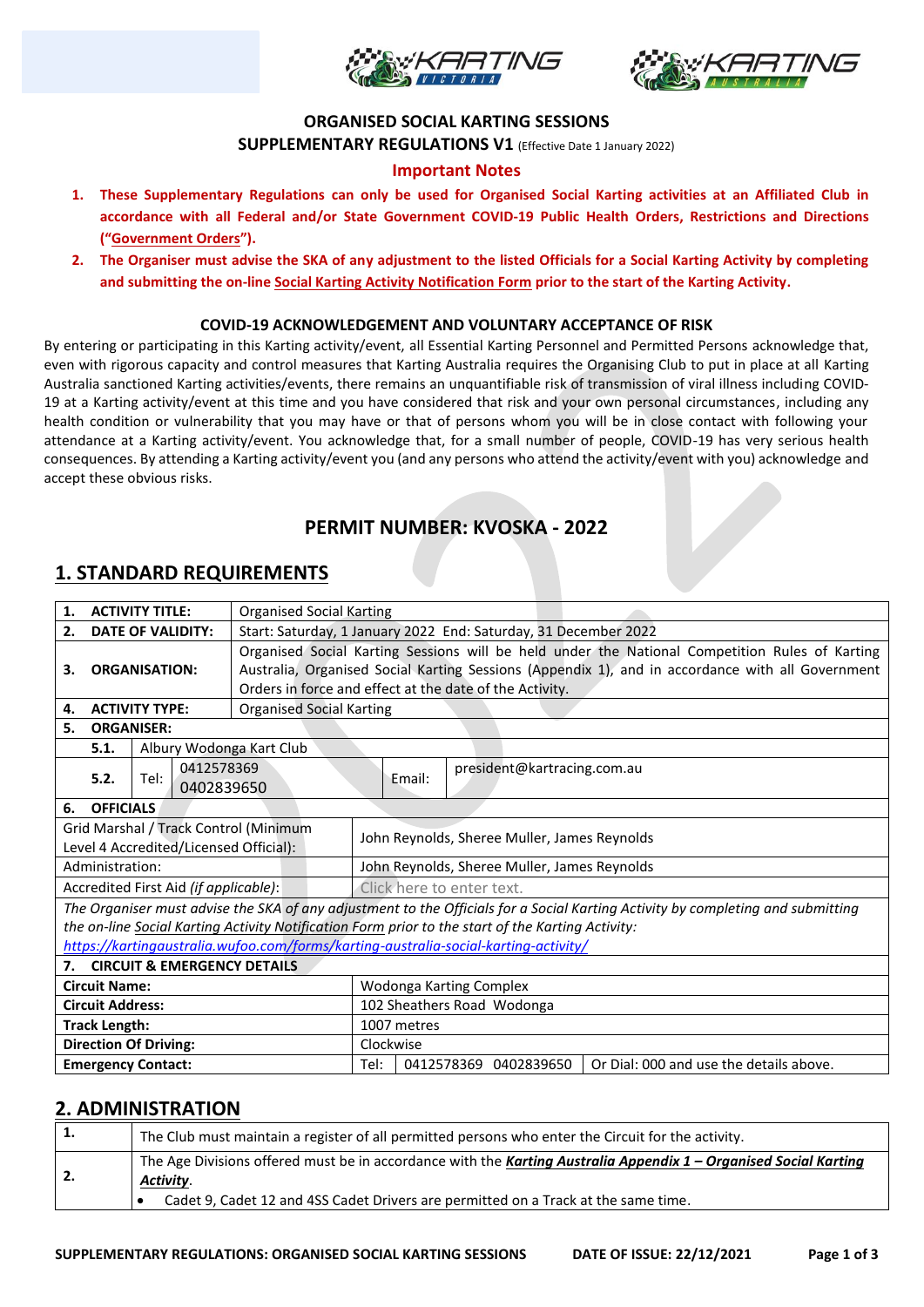



|    |      | Junior Drivers are not permitted on the Track with any other age division.<br>$\bullet$                                        |  |  |  |  |
|----|------|--------------------------------------------------------------------------------------------------------------------------------|--|--|--|--|
|    |      | Senior Drivers are not permitted on the Track with any other age division.<br>$\bullet$                                        |  |  |  |  |
| 3. |      | <b>BOOKING</b>                                                                                                                 |  |  |  |  |
|    | 3.1. | The number of positions in the Activity may be limited by Government Orders. If so, a Driver will be required to reserve       |  |  |  |  |
|    |      | their position in the Karting Activity before it starts. Bookings will be accepted strictly on a 'first come first served'     |  |  |  |  |
|    |      | basis.                                                                                                                         |  |  |  |  |
|    | 3.2. | Bookings for this Activity are recommended to be confirmed in advance and can be made online at: Team App                      |  |  |  |  |
|    |      | (Albury Wodonga Kart Club)                                                                                                     |  |  |  |  |
| 4. |      | <b>BOOKING FEE: Non Members \$40.00</b>                                                                                        |  |  |  |  |
|    | 4.1. | The Booking Fee for each driver at this activity includes GST.                                                                 |  |  |  |  |
|    | 4.2. | Payment of the Booking Fee can be made by using Credit Card at the track.                                                      |  |  |  |  |
| 5. |      | <b>ADMINISTRATION LOCATION</b>                                                                                                 |  |  |  |  |
|    | 5.1. | <b>Secretaries Office</b>                                                                                                      |  |  |  |  |
| 6. |      | <b>ADMINISTRATION CHECKING &amp; SCRUTINEERING</b>                                                                             |  |  |  |  |
|    | 6.1. | Prior to entering the Track, all Drivers are to:                                                                               |  |  |  |  |
|    |      | Ensure that the kart complies with the relevant Class Rules.<br>$\bullet$                                                      |  |  |  |  |
|    |      | Certify that the kart has been checked for safety compliance and that it is safe for use.<br>$\bullet$                         |  |  |  |  |
|    |      | Confirm their acceptance of the "Exclusion of Liability, Indemnity, Release and Voluntary Assumption of Risk by<br>$\bullet$   |  |  |  |  |
|    |      | entering the Circuit" and participating in the recreational activities conducted at the venue.                                 |  |  |  |  |
|    |      | Certify that they have a current KA Licence relevant for the class of kart that they intend to drive.<br>$\bullet$             |  |  |  |  |
|    |      | The above details are to be either completed:                                                                                  |  |  |  |  |
|    |      | Before arrival by clicking this link (https://kartingaustralia.wufoo.com/forms/organised-social-karting-activity-<br>$\bullet$ |  |  |  |  |
|    |      | $form/$ ) or                                                                                                                   |  |  |  |  |
|    |      | On arrival and before entering the Track by scanning the "Social Karting Form" QR Code Poster located adjacent<br>$\bullet$    |  |  |  |  |
|    |      | to the Administration point.                                                                                                   |  |  |  |  |

## **3. SPECIFIC COVID-19 RESTRICTION AND MITIGATION REQUIREMENTS**

| <b>COVIDSafe ACTION PLAN (When required at law)</b>                                           |                                                                                                                                    |  |  |  |  |
|-----------------------------------------------------------------------------------------------|------------------------------------------------------------------------------------------------------------------------------------|--|--|--|--|
|                                                                                               | The Club has completed a COVIDSafe Action Plan and submitted it to the relevant State Government Department.                       |  |  |  |  |
|                                                                                               | All actions identified as being required to be done to create a COVIDSafe Event and Club facility must be carried out prior to and |  |  |  |  |
| during the Event.                                                                             |                                                                                                                                    |  |  |  |  |
| 1.                                                                                            | PERMITTED AND NON-PERMITTED PERSONS                                                                                                |  |  |  |  |
| No person who has symptoms consistent with COVID-19 (this includes any fever, respiratory     |                                                                                                                                    |  |  |  |  |
| 1.1.                                                                                          | symptoms, shortness of breath, sore throat, cough, lack of smell or fatigue) is permitted to attend                                |  |  |  |  |
|                                                                                               | the Circuit or participate in the Event.                                                                                           |  |  |  |  |
| Any person who starts to feel unwell or to exhibit symptoms of COVID-19 during the Event must |                                                                                                                                    |  |  |  |  |
| 1.2.                                                                                          | immediately avoid contact with all persons at the Circuit and MUST IMMEDIATELY LEAVE the                                           |  |  |  |  |
|                                                                                               | Circuit.                                                                                                                           |  |  |  |  |
|                                                                                               |                                                                                                                                    |  |  |  |  |
|                                                                                               | Note - The number chosen in 2.1 must not exceed the maximum number of people permitted to gather under State                       |  |  |  |  |
| 2.                                                                                            | Public Health Authority Orders/Directions/Regulations.                                                                             |  |  |  |  |
|                                                                                               | SOCIAL DISTANCING AND DENSITY REQUIRMENTS                                                                                          |  |  |  |  |
| 2.1.                                                                                          | Essential Karting Personnel and Permitted Persons are not permitted to gather in groups greater than Choose a                      |  |  |  |  |
|                                                                                               | number while in attendance at the Event. (Delete if no limit on Group size by the State Government required)                       |  |  |  |  |
| 2.2.                                                                                          | Government prescribed Social Distancing measures must always be observed.                                                          |  |  |  |  |
| 2.3.                                                                                          | The use by Permitted Persons of any indoor facilities is strictly limited by the Density Quotient of the room as included          |  |  |  |  |
|                                                                                               | in the Club's COVIDSafe Action Plan.                                                                                               |  |  |  |  |
| 2.4.                                                                                          | Food service provided at the Event must fully comply with all<br>State Public<br>Health<br>Authority                               |  |  |  |  |
|                                                                                               | Orders/Directions/Regulations.                                                                                                     |  |  |  |  |
|                                                                                               | Hand Hygiene must be available at all food service outlets.<br>$\bullet$                                                           |  |  |  |  |
|                                                                                               | Regular cleaning in accordance with the Club's COVIDSafe Action Plan MUST be carried out throughout the Event.<br>$\bullet$        |  |  |  |  |
| 3.                                                                                            | <b>Check In Requirements</b>                                                                                                       |  |  |  |  |
| 3.1                                                                                           | All Attendees MUST complete and submit the compulsory State Government issued QR Code Check-In upon arrival                        |  |  |  |  |
|                                                                                               | at the venue if required by the State or Federal Government.                                                                       |  |  |  |  |